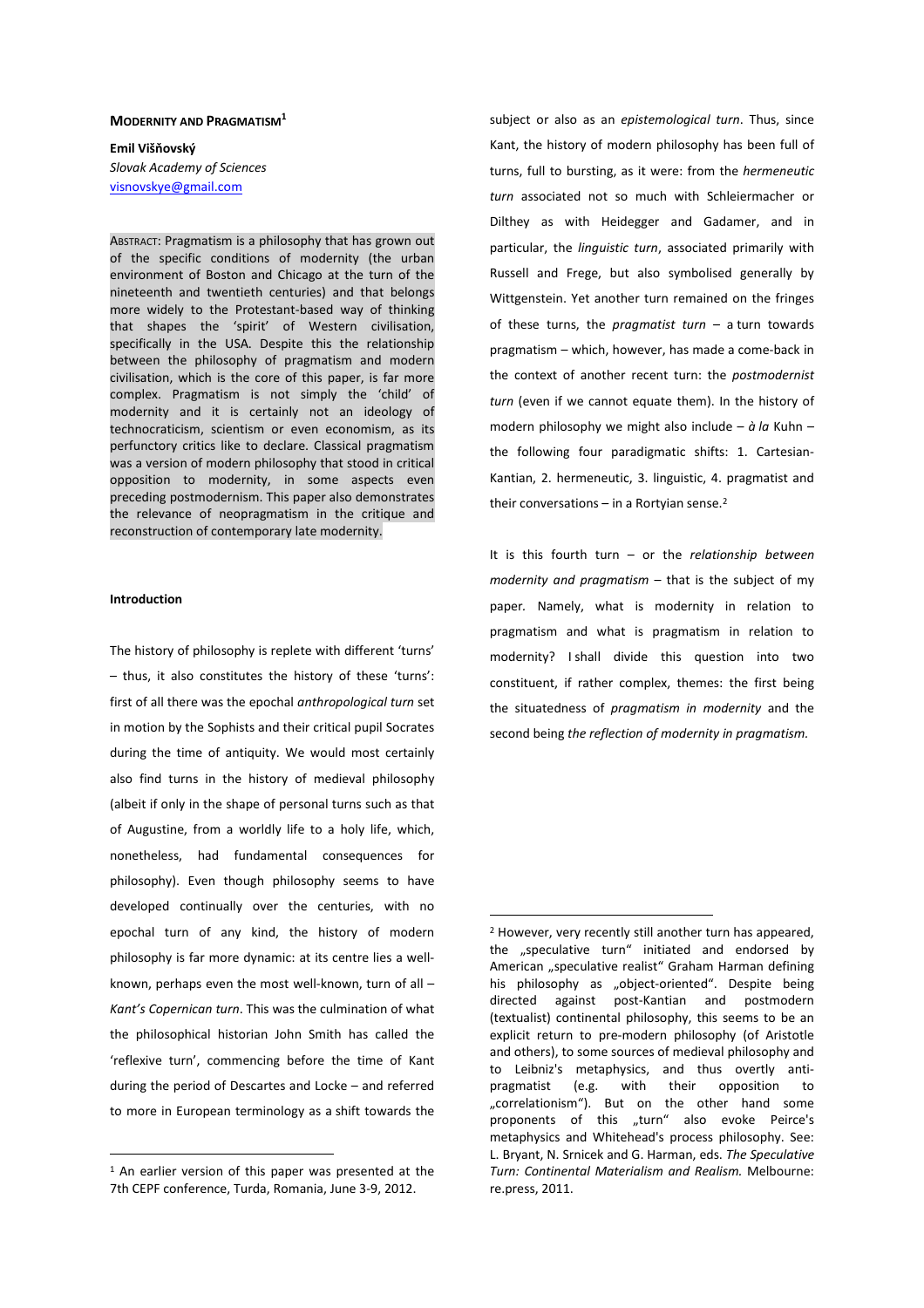## **1. The situatedness of pragmatism in modernity**

This topic contains within it a whole series of historical and philosophical questions: What is the place of pragmatism in the history of modern (and/or Western) philosophy (and more broadly, in the history of modern culture)? How does pragmatism 'fit into' this history, if at all? How does it connect with the main streams of thought in modernity, or, how does it oppose them? What has pragmatism brought to Western modern philosophy that is new (and different); what is not (or would not be) there, was it not for pragmatism?

Clearly nobody would object to the suggestion that 'pragmatism is modern philosophy' and one of its constituent parts (and not simply from a temporal perspective); although the premise that applies the most is that *the concept of modern philosophy* – however universalised (and this universalisation is one of its features) – is still predominantly *Eurocentric* (indeed, so is the very concept of philosophy that we have become used to employing).<sup>3</sup> Psychologically, this is perhaps natural; philosophically, this does us little credit, particularly in the post-enlightenment and global era. William James (a brilliant psychologist) described this psychological convention thus: when a new philosophy emerges, the first stage is where established philosophers attempt to marginalise and ignore the new philosophy, during the second stage, they try to silence it through criticism and in the third stage they begin almost to declare themselves as the original authors. This convention can clearly be applied more widely, not

 $\overline{a}$ 

only to philosophy, but also to the history of pragmatism, where it fits like a glove.

What kind of philosophy then is pragmatism? In the context of modernity and modern philosophy (and its history), I can only very briefly introduce here the three fundamental characteristics of pragmatism.

*Firstly,* pragmatism is a philosophy that has developed out of two roots: the older of which is *European*, and the younger *North American*; at the same time, it is difficult to say which is more significant. It depends on the interpretation. Nonetheless, thus far the most widespread story about the history of pragmatism, emphasising American exceptionalism and originality, is now starting to be counterbalanced by a more complete story.

For instance, according to Robert Brandon, a most original contemporary new pragmatist, pragmatism is a *synthesis of German idealism and Darwinism.* Brandon begins his most recent work<sup>4</sup> with the claim that "Kant was just as important to the classical pragmatists as he is to pragmatists today" and it is from Kant that he takes his two crucial ideas: 1. a normative turn (i.e. the notion that our opinions and actions are subject to evaluation, that we are responsible for them and that they represent our obligations; and 2. pragmatist methodology (i.e. the idea that actions and opinions, and also our evaluation of them, are the things that we do, carry out). Brandom himself conceives of his philosophy not as 'analytic pragmatism' (as it was known until recently) but as 'rational pragmatism', that is, as linking new pragmatism with rationalism, which is a response to the linguistic turn, i.e. it cannot avoid being conceived of as a philosophy of language. Brandon conceives this pragmatist philosophy of language on the basis of the concept of practices in such a way as to distinguish

<sup>&</sup>lt;sup>3</sup> For instance, the well-known and important Oxford philosophical historian Anthony Kenny (1931-) does not recognize pragmatism in his *A Brief History of Western Philosophy* (1998, Czech translation 2000); neither does Roger Scruton (1944-) in his *A Short History of Modern Philosophy* (1981, Slovak translation 1991), much read in Slovakia. While Kenny does at least partially correct this in the fourth volume of his *A New History of Western Philosophy* entitled *Philosophy in the Modern World*  (2007) when writing about Peirce and James (although not, however, about Dewey), Scruton continues to ignore pragmatism in the second edition of his history (2002).

<sup>4</sup> R. B. Brandom: *Perspectives on Pragmatism (Classical, Recent and Contemporary)*. Cambridge, Mass.: Harvard University Press, 2011.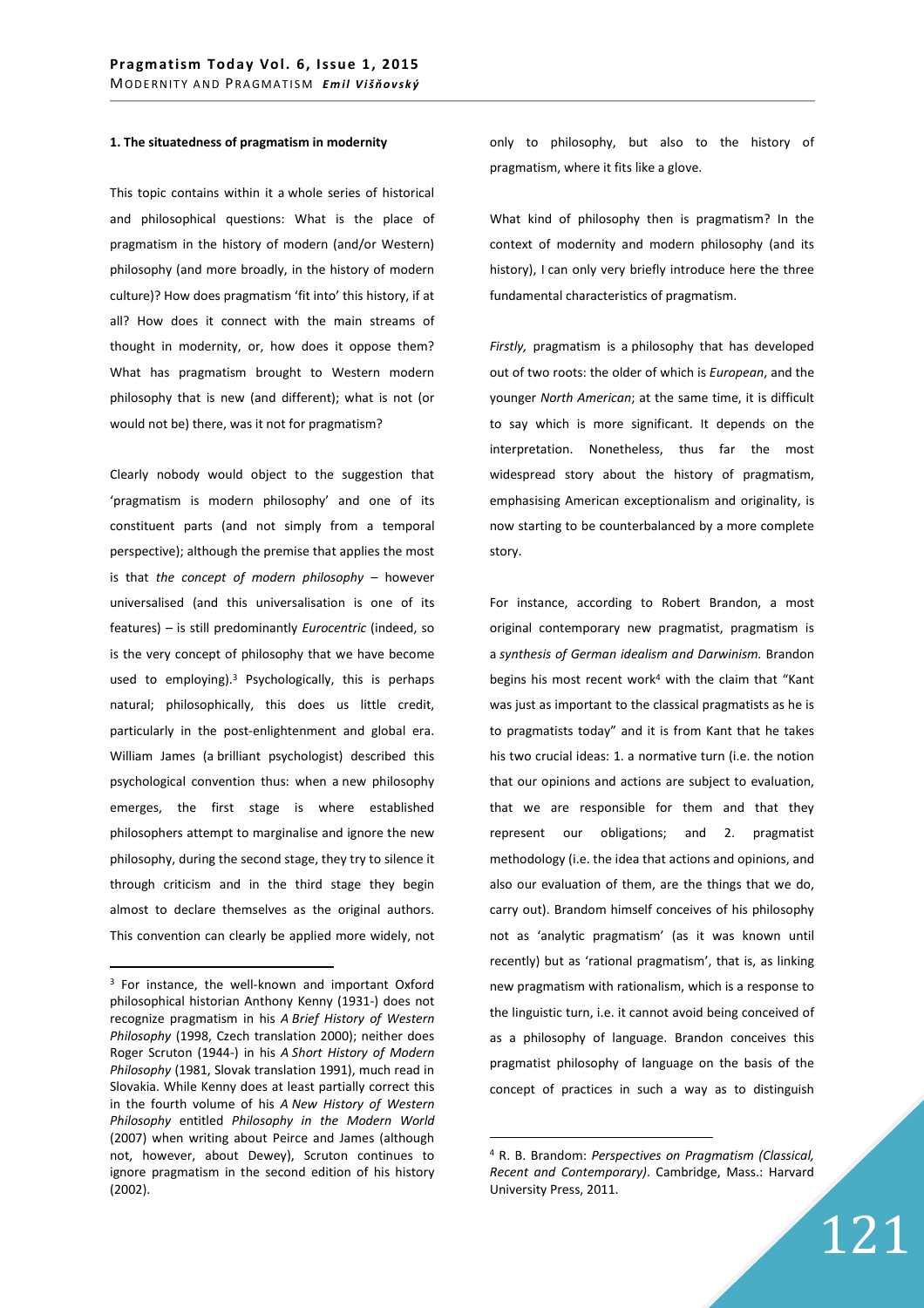between discursive (linguistic) and non-discursive (extralinguistic) practices, where the first are simply the intentional articulation of the second. Non-discursive (extra-linguistic) practices are therefore (ontologically) fundamental; within them norms are spontaneously created that we articulate as rules and principles at the level of language. According to Brandom, this means that in theories of language, pragmatics should take precedence over semantics, and not vice versa, as has traditionally been the case and remains so.<sup>5</sup>

Similarly, Sami Pihlström interprets the tradition of pragmatism in the history of philosophy and particularly its roots as being more Eurocentric than Americanist.<sup>6</sup> He also emphasises the synthesis between Kant and Darwin. According to Pihlström, pragmatists resolve the same questions that Kant's critical project dealt with, that is, what the conditions of human experience are (theoretical and practical, scientific and moral); although, the pragmatists, unlike Kant, do not see these conditions in the transcendental structures of human thought, rather they see them in historically changing human practices, or in the norms created within these practices. The pragmatists, just like Kant, begin from the perspective of the subject, which structures reality through its activities; however, they naturalise the subject's reason and activity, i.e. in the spirit of Darwinian inspiration they anchor them primarily in natural reality, within which sociocultural activity and reality also emerge and exist.

This new kind of interpretation of the pragmatist tradition simply shows in the end that the classical founders were right, for they themselves had pointed to the European roots of their philosophy, acknowledging

and follow on from them: Peirce in relation to Kant<sup>7</sup>, James in relation to Mill, Dewey in relation to F. Bacon and Hegel, and Rorty in relation to Heidegger and Wittgenstein. Without European philosophy then, there would have been no pragmatism in the USA either, although it is not simply the recipient of European influences.

*Secondly,* pragmatism is a philosophy that *critically* defines itself in relation to other directions taken by modern (but also older) philosophy.<sup>8</sup> It is a critique of modern philosophy 'from within'; despite the fact that the American environment meant that it could be viewed from another viewpoint and distance. The pragmatists do not accept any philosophical truth as given, unconditionally, and they do not think that contemporary and future philosophers necessarily need pose the same questions as those of the past did, nor that they have to resolve them in the same way. Of course, discontinuity in the history of philosophy is not a matter of free will or subjectivism, and certainly not a fashion, but has certain 'logic'. Pragmatism is not subjectivism, but critical investigation.

Above all, pragmatism is *anti-Cartesianism*, in that it deconstructs the individual fundaments of modern philosophy and consequently some do not hesitate to refer to its 'father', Peirce, as the first postmodernist.<sup>9</sup> Continuity between Peirce and Descartes is found in the fact that both sought to resolve the same problem: to find a method of arriving at clear, perspicuous ideas in our thinking; however, the 'logic' of their attitude and approach led them both to entirely different conclusions. Another shared moment between Peirce and Descartes is that both were concerned with scientific knowledge as an epistemic ideal. Peirce's

122

 $\overline{a}$ 

<sup>5</sup> Brandom outlined the basis of his pragmatic theory in his earlier writing: *Making it Explicit* (1994), *Articulating Reasons* (2000), *Between Saying and Doing* (2008), *Reason in Philosophy* (2009).

<sup>6</sup> S. Pihlström, ed.: *The Continuum Companion to Pragmatism.* London and New York: Continuum, 2011.

<sup>7</sup> Peirce defined pragmatism as Kantianism without the thing-in-itself.

<sup>8</sup> Including Kantianism and Darwinism, in not taking epistemological the centrism from Kant, and not applying Darwinism to social sphere.

<sup>&</sup>lt;sup>9</sup> For instance, the semiotician John Deely.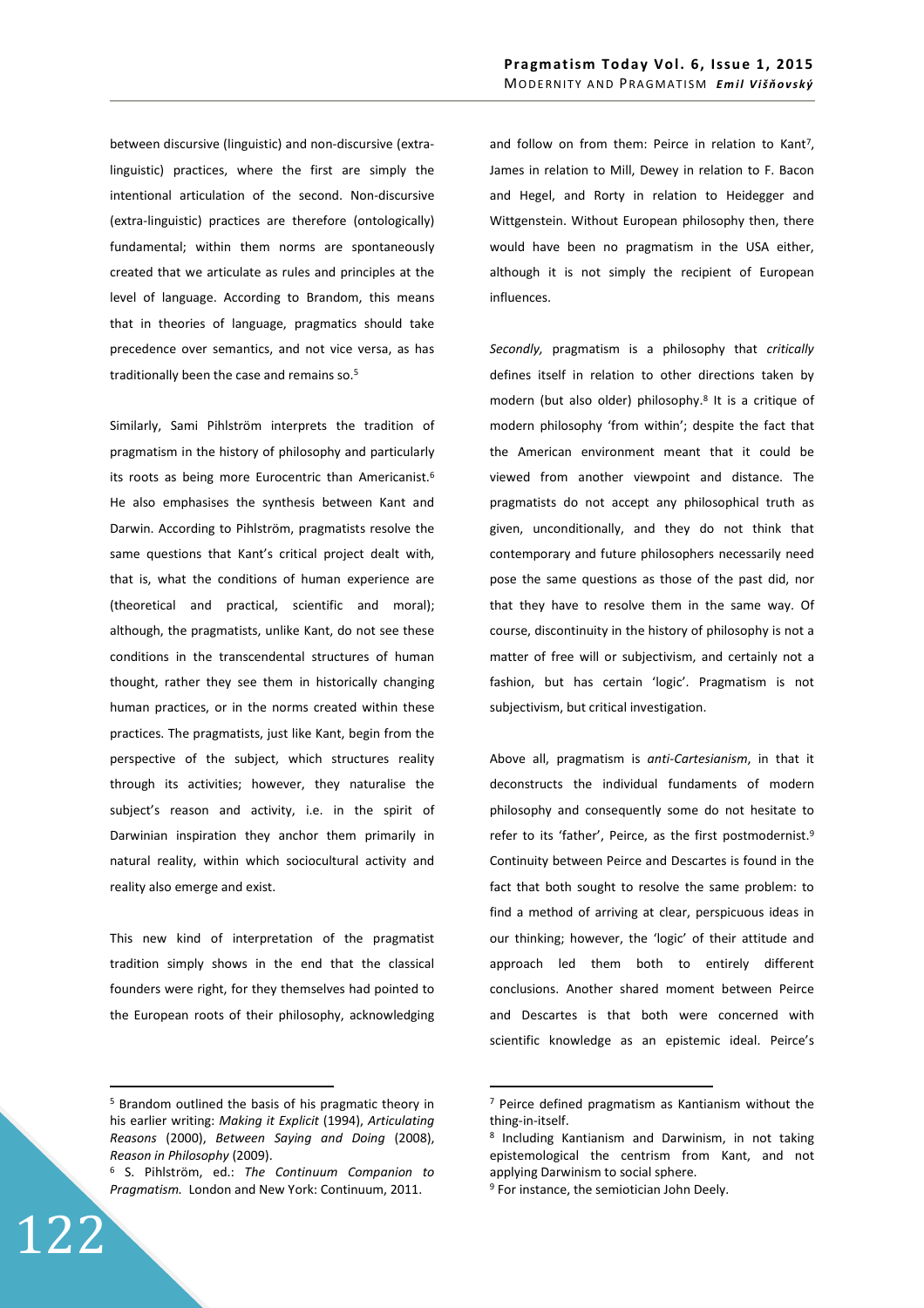concept of inquiry as a practical manifestation of the fact that man is by nature "an inquisitive and inquiring being" is, however, far more complex than Descartes' theory of knowledge. Peirce is Descartes reconstructed and cannot be reduced simply to this.

Similarly, pragmatism in theoretical philosophy, that is, philosophy as thinking about being, thinking and acting (in metaphysics, epistemology and ethics), opposes Kantianism in its approach and method of conceptualisation (and thus carries the hallmark of anti-Kantianism), and indeed also Platonism (and can therefore be characterised as anti-Platonism).<sup>10</sup> Hence, Peirce and James defined their philosophy primarily as a method of solving philosophical questions in the broadest sense of the word, i.e. as a universal or complete approach to philosophical (and other scientific and moral) problems on a meta-level in general (as a meta-method or metaphilosophy). It is not, however, true that pragmatism is simply a kind of anti-philosophy. Pragmatism has its own metaphysics, epistemology, ethics, and so forth; therefore, it has its own conception of traditional and new philosophical questions. Pragmatism as philosophy is, in the first instance, a theory of meaning (statements and acts) and a theory of truth. Further, pragmatism contains and develops, in a positive sense, philosophical conceptions such as the theory of inquiry, the theory of experience, the theory of acts, etc. Concepts such as these include, for instance, naturalism in metaphysics, fallibilism, and radical empiricism in epistemology, ontological and axiological pluralism, ethical meliorism and so forth.

*Thirdly*, pragmatism is a type of modern practical philosophy, since part of its philosophical identity is grasping the practical nature of human being in its

 $\overline{a}$ 

entirety including thought itself and philosophy as an intellectual practice, and at the same time re-orientating philosophy towards current human problems.

The philosophy of pragmatism contains other fundamental characteristics (historicism, contextualism, romanticism…), which I cannot consider in detail here. To conclude this section, I shall simply proffer a quotation by Habermas, who in answer to Mitchel Aboulafia's question, *"What do you see as the most lasting contribution of pragmatism to the tradition of Western philosophy and social thought?"*, replied thus: "Alongside Marx and Kierkegaard pragmatism emerges as the only approach that embraces modernity in its most radical forms and acknowledges its contingencies, without sacrificing the very purpose of Western philosophy – namely, to try out explanations of who we are and what we would like to be as individuals, as members of our communities, and as persons *überhaupt* that is, as man".<sup>11</sup>

## **2. The Reflection of Modernity in Pragmatism**

Pragmatism is unquestionably the product of American culture in the historical stage of its development that might be characterised as the ascent and peak of *modernisation*, if we also take into account features such as industrialisation, urbanisation, and the growth of business, technology and capitalism generally. It is a philosophy that has grown out of the specific conditions of modernity (the urban environment of Boston and Chicago at the turn of the nineteenth and twentieth centuries) and that belongs more widely to the Protestant-based way of thinking that shapes the 'spirit' of Western civilisation, specifically in the USA.<sup>12</sup> The

<sup>10</sup> Overall pragmatism is anti-absolutism in philosophy: it does not seek life-saving formulas or miraculous truths independent of human effort, or the historical situation or culture, nor does it seek imperatives that would overcome the contingency, variability and plurality of the world in which we live.

<sup>11</sup> M. Aboulafia, M. Bookman, and C. Kemp, eds.: *Habermas and Pragmatism*. London and New York: Routledge, 2002, 229.

<sup>&</sup>lt;sup>12</sup> It was W. James who pointed out the connection with the Protestant spirit of capitalism. There are, however, other stories of pragmatism as an original American philosophy whose roots mean that it fits into the preurban, agrarian community of the first 'settler pioneers'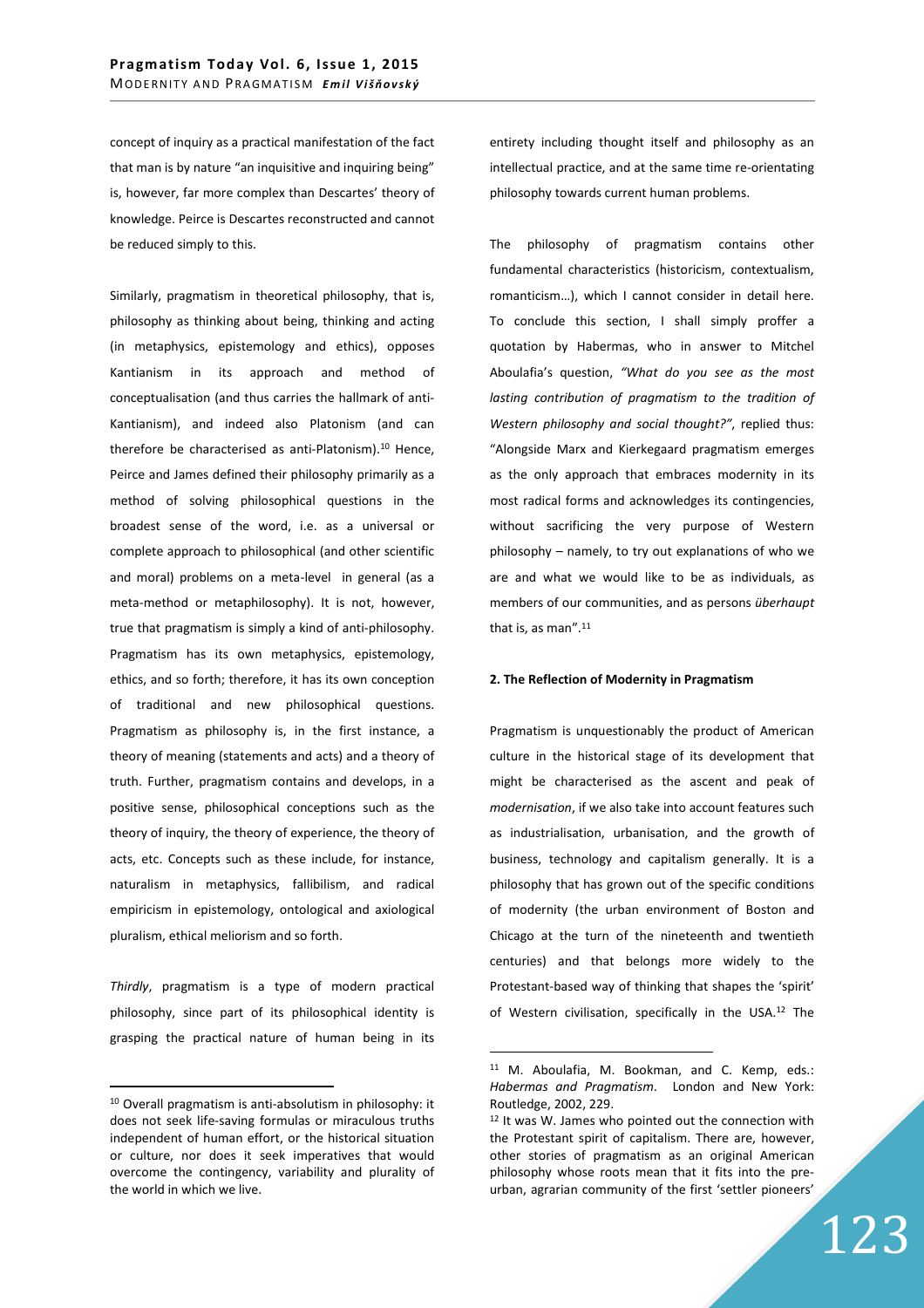pragmatists themselves were staunch supporters of the *idea of progress*, most notably represented by J. Dewey, when he became one of the central figures of the first phase of the reform *movement of progressivism* (1890- 1929).<sup>13</sup> The main outcome of this wide social, political and intellectual movement was the transformation of the wild, unregulated capitalism of the USA into a more regulated version (including, for instance, the fight against corruption). Dewey, however, within all this, concentrated on *education*, which he considered to be a deciding factor in progress alongside democracy.<sup>14</sup> At that time, Dewey began developing his thoughts on technology in terms of his concept of instrumentalism; it is, however, a mistake to characterise him as a technocrat or 'social engineer'.<sup>15</sup> Approaches such as these date from later (after 1945) and in spirit they are closer to the philosophy of positivism with its ideas on theory (science) as an instrument to be applied by experts to achieve their 'objective goals'. Dewey's philosophy of technology is construed within Aristotelian and Hegelian terminology, linked with the idea of participative democracy and, especially, the key notion of creative intelligence as a type of rationality, comprising not only knowledge and science, but also values and morals. Dewey is Kant reconstructed and this reconstruction lies within an amalgam of critique, creativity and action (hence, all three of Kant's critiques).

When, however, Dewey was to reflect later, in his main socio-philosophical work<sup>16</sup>, on the outcome of progressivism and the state of American culture and society, he was not overenthusiastic. On the contrary, he

-

124

talked of this culture being in crisis and was critical of the "money culture", since "[t]he money medium of exchange … drastically condition[s] the other activities of the people"; he talked of "religious prosperity" as "dedicated to making money"; and of economic determinism as practiced, of "a house divided against itself", where the inhabitants are spiritually confused, upset and troubled; of an "enormous industrial machine", for which we are neither mentally nor morally prepared; of the "quantification, mechanization and standardization" of life; of the "absence of critical thinking" and mass persuasion; of uniformity and the "lost individual"; of the dominance of corporatism, mass production and consumption; of the rule of the financial oligarchy and the disintegration of society; of mediocre and conformist government; of "the scandal of private appropriation of socially produced values", and even of corruption as a moral perversion, etc. And what kind of therapy did he propose in relation to this diagnosis? In addition to education and democracy in the broader sense $17$ , he talked of a new individualism and a new liberalism, of the need for social regulation of the economy, of institutions and norms embodied in the new social organisation generally, based on intelligence as a means of creatively solving problems and on broad social cooperation in the name of the development of all individuals and their freedom to achieve self-realisation. Dewey outlined a vision of social liberalism or liberal socialism which remained undeveloped and misunderstood.

In conclusion, let us return from Dewey to the philosophy of modernity. What is the central problem in modernity (as an epoch and as a culture) and thus with modern philosophy as well? I incline towards the opinion of those philosophers who see this problem in terms of a conflict between *knowledge and values* (truth and

<sup>(</sup>S. Pratt, P. Thompson, T. Hilde).

<sup>&</sup>lt;sup>13</sup> The movement continues today and still has its protagonists, including for instance the dissident N. Chomsky, the 'prophetic pragmatist' C. West, the cognitive scientist and philosopher G. Lakoff, and others. <sup>14</sup> It was at this time that he was working on his philosophy of education, the synthesis of which is his *Democracy and Education* (1916).

<sup>15</sup> As did the members of the Frankfurt School and as L. Hickman refuted in his work.

<sup>16</sup> *The Public and its Problems* (1927); *Individualism Old and New* (1930); *Liberalism and Social Action* (1935); *Freedom and Culture* (1939).

 $17$  The cure to the problem with democracy, he believes, is not more democracy (quantity), but better democracy (quality); namely, participative democracy.